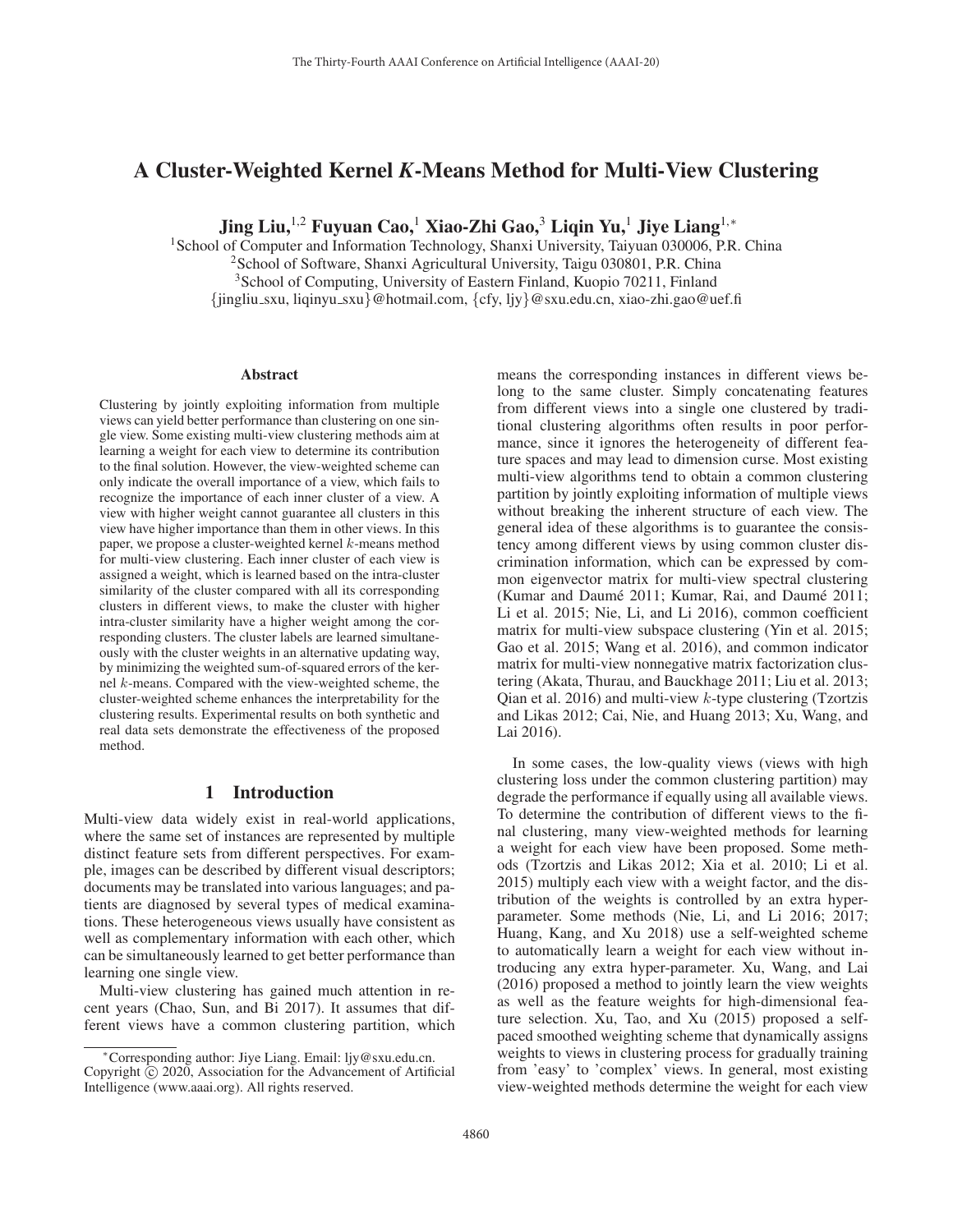according to the clustering loss of each view, to make the view with lower loss possess a higher weight.

However, the view-weighted scheme can only reflect the overall quality of a view, which is like a 'black box' that cannot discover more detailed information within the view. In real data sets, different clusters in a view may quite vary in the degree of intra-cluster similarity, a view with lower loss cannot guarantee all clusters in this view are partitioned better than them in other views. The intra-cluster similarity of the corresponding clusters can be lower in some views while higher in others. Roughly assigning the weight to each view by regarding each view as a whole cannot recognize the importance of each inner cluster of a view. To deal with this problem, in this paper, we propose a Cluster-Weighted Kernel K-Means method for multi-view clustering ( $CWK^2M$ ), which, as far as we know, is the first exploration on the cluster-weighted scheme in multi-view clustering. Instead of assigning the weight to the whole view, the weight is assigned to each inner cluster of the view, which determines the contribution of each inner cluster to the final solution. The cluster weight is learned based on the intra-cluster similarity of this cluster compared with all its corresponding clusters in different views. The kernel  $k$ -means is applied to obtain a common clustering partition for different views, by minimizing the weighted sum-of-squared errors in highdimensional space, with keeping the weights of the corresponding clusters among different views summed to one. The cluster weights are learned together with the cluster labels in an alternative updating way, derived as a closedform solution by the Lagrangian multiplier method. Compared with the view-weighted scheme, the cluster-weighted scheme enhances the interpretability for the clustering results. Experimental results on both synthetic and real-world data sets demonstrate the effectiveness of our method.

The rest of this paper is organized as follows: We review the fundamentals of the kernel  $k$ -means and the weighted multi-view kernel k-means in Section 2. Details of our proposed method are presented in Section 3. Experimental results are shown in Section 4. Finally, we conclude our contribution and point out the further work in Section 5.

## 2 Background and Notations

In this section, we first introduce the theory and notations of the kernel k-means algorithm, and then revisit the multiview kernel k-means based on view-weighted scheme.

#### 2.1 Overview of Kernel k-Means

The k-means clustering algorithm (MacQueen 1967) can only discover clusters that are linearly separable, but cannot work well if clusters are non-linearly separable. The kernel  $k$ -means algorithm (Scholkopf, Smola, and Müller 1998) is the kernelized version of traditional  $k$ -means, which can solve this limitation by mapping the input data into a nonlinear high-dimensional feature space through a kernel function. Suppose the input data set  $\{x_1, x_2, ..., x_N\} \in \mathbb{R}^d$  is aimed to be partitioned into M disjoint clusters  $\{\pi_k\}_{k=1}^M$ . Each data point is transformed from the input space to a reproducing kernel Hilbert space  $H$  by a non-linear mapping  $\phi : \mathbb{R}^d \mapsto \mathcal{H}$ , then the k-means is applied on the highdimensional mappings  $\{\phi(x_1), \phi(x_2), ..., \phi(x_N)\}\)$  to obtain a non-linear partition, by minimizing the sum of squared Euclidean distances between each mapping and its closest cluster center. The objective function of the kernel  $k$ -means is given by

$$
\min_{U, \mu_k} \sum_{k=1}^{M} \sum_{i=1}^{N} U_{ik} ||\phi(x_i) - \mu_k||^2
$$
  
s.t.  $U \in \{0, 1\}^{N \times M}, \sum_{k=1}^{M} U_{ik} = 1,$  (1)

where U is the cluster indicator matrix, and  $\mu_k$  is the centroid of the kth cluster, obtained by

$$
\mu_k = \frac{\sum_{i=1}^{N} U_{ik} \phi(x_i)}{\sum_{i=1}^{N} U_{ik}}.
$$
\n(2)

Usually the non-linear mapping  $\phi(x_i)$  cannot be explicitly computed, instead, the inner product of any two mappings  $\phi(x_i)^T \phi(x_i)$  can be computed by a kernel function  $\mathcal{K}(x_i, x_j)$ . Hence, the whole data set in high-dimensional space can be represented by a kernel matrix  $K \in \mathbb{R}^{N \times N}$ , with each matrix entry  $K_{ij} = \mathcal{K}(x_i, x_j) = \phi(x_i)^T \phi(x_j)$ <br>representing the pairwise inner product of any two mappings. Initially, M mappings are selected as the initial cluster centers. In the first iteration, the indicator matrix  $U$  is updated by assigning each mapping to the closest center by computing the squared Euclidean distance in the highdimensional space

$$
\|\phi(x_i) - \phi(x_j)\|^2 = K_{ii} - 2K_{ij} + K_{jj}.
$$
 (3)

In the next iteration, the cluster indicator matrix  $U$  is updated by assigning each mapping to the new closest center  $\mu_k$  as follows

$$
U_{ij} = \begin{cases} 1, & j = \arg\min_{k} ||\phi(x_i) - \mu_k||^2 \\ 0, & \text{otherwise} \end{cases} (4)
$$

where the cluster center  $\mu_k$  cannot be computed explicitly, but the squared Euclidean distance between  $\phi(x_i)$  and  $\mu_k$ can be obtained by

$$
\|\phi(x_i) - \mu_k\|^2 = K_{ii} - \frac{2\sum_{j=1}^N U_{jk} K_{ij}}{\sum_{j=1}^N U_{jk}} + \frac{\sum_{l=1}^N \sum_{m=1}^N U_{lk} U_{mk} K_{lm}}{\sum_{l=1}^N \sum_{m=1}^N U_{lk} U_{mk}}.
$$
 (5)

Iteratively update the cluster indicator matrix  $U$  until the algorithm converges.

#### 2.2 Weighted Multi-View Kernel K-Means Revisit

The kernel *k*-means can be used in multi-view clustering. Tzortzis and Likas (2012) proposed a weighted multi-view kernel k-means clustering method. This method applies kernel k-means in the space induced by a weighted combination of each view's kernel matrix, which is derived equivalent to a weighted combination of the loss of kernel kmeans in each view under a common clustering partition.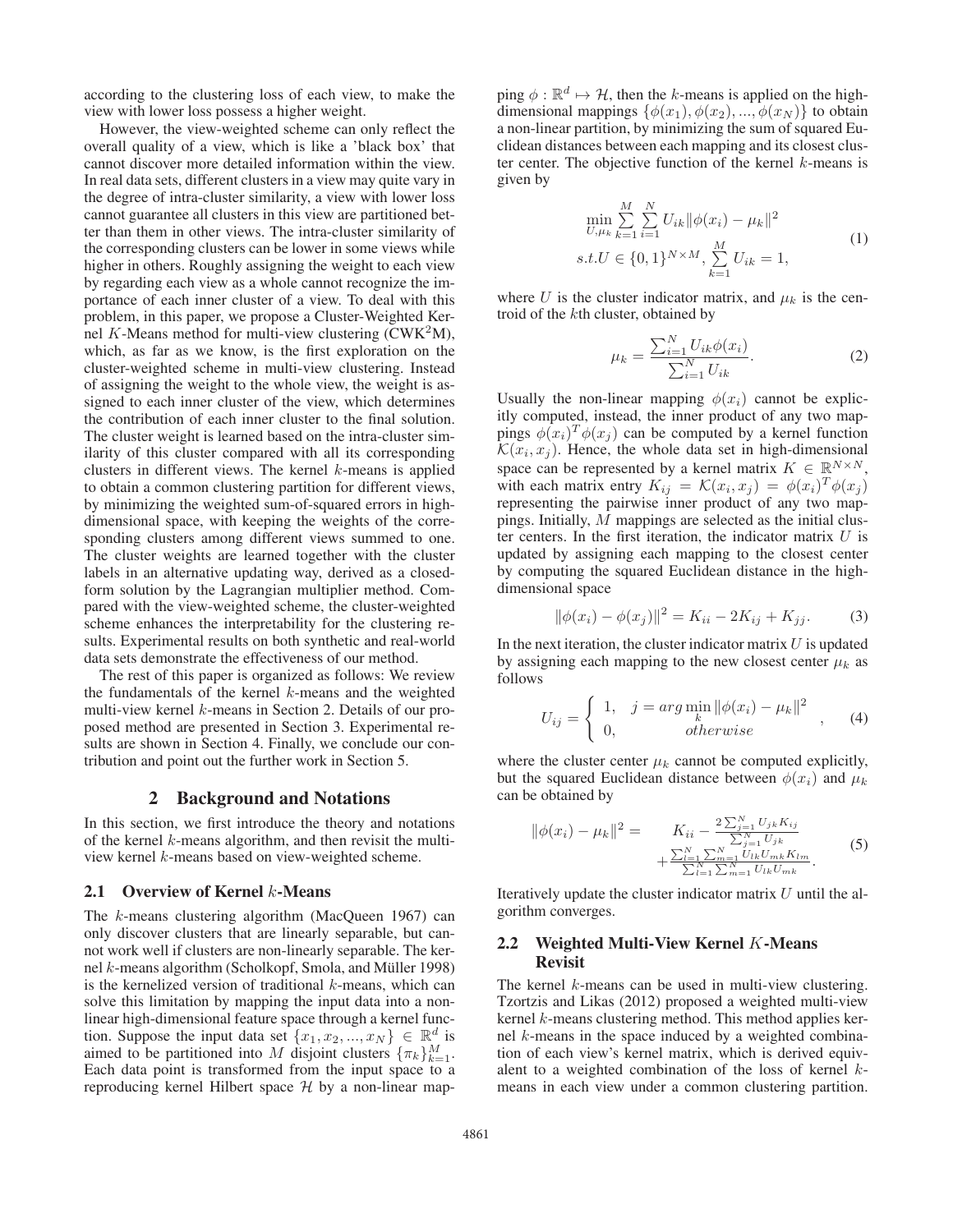Suppose a multi-view data set is composed of V views for N instances denoted by  $\{x_1^{(v)}, x_2^{(v)}, ..., x_N^{(v)}\}_{v=1}^V$   $\in$  $\mathbb{R}^{d^{(v)}}$ , where  $x_i^{(v)}$  represents the *i*th instance from the *vth* view and  $d^{(v)}$  is the dimensionality of features for the vth view. The high-dimensional mappings are  $\{\phi^{(v)}(x_1^{(v)}), \phi^{(v)}(x_2^{(v)}), ..., \phi^{(v)}(x_N^{(v)})\}_{v=1}^V$ , which are to be<br>partitioned into M disjoint clusters. The loss of each view partitioned into  $M$  disjoint clusters. The loss of each view is multiplied by a weight  $\omega_v$ , which is learned together with a common cluster indicator matrix  $U$ , by minimize the following objective:

$$
\min_{\omega_v, U, \mu_k^{(v)}} \sum_{v=1}^V \omega_v^p \sum_{k=1}^M \sum_{i=1}^N U_{ik} ||\phi^{(v)}(x_i^{(v)}) - \mu_k^{(v)}||^2
$$
\n
$$
s.t. U \in \{0, 1\}^{N \times M}, \sum_{k=1}^M U_{ik} = 1,
$$
\n
$$
\omega_v > 0, \sum_{v=1}^V \omega_v = 1, p > 1,
$$
\n(6)

where  $\mu_k^{(v)} = \frac{\sum_{i=1}^N U_{ik} \phi^{(v)}(x_i^{(v)})}{\sum_{i=1}^N U_{ik}}$  denotes the centroid of the kth cluster in the vth view. The exponent  $p$  is a hyperparameter used to control the distribution of the view weights. When  $p \to 1$ , only one best view is selected, and when  $p \rightarrow \infty$ ,  $\omega_v$  on each view tend to be equal. The weight determins the importance of each view as a whole, which fails to recognize the importance of each inner cluster of a view. For this problem, we propose a cluster-weighted scheme for multi-view clustering in next section.

#### 3 The Proposed Methodology

To describe the cluster-weighted mechanism of our method, we generate a synthetic data set shown in Figure 1, which consists of 900 data points balanced over three clusters and represented by two views. The intra-cluster similarity of cluster 1 is low in view 1 but high in view 2, while cluster 2 is exactly opposite to cluster 1 in each view, and cluster 3 has nearly the same level of intra-cluster similarity in each view. We can observe that using each single view cannot correctly separate all three clusters by its own, which, however, may be possible if using both views to jointly learn the cluster labels. Since the overall loss of each view is on the same level, performing view-weighted multi-view clustering may assign almost equal weight to each view, which fails to differentiate the loss of a cluster in different views. We hope the corresponding cluster with higher intra-cluster similarity (cluster 1 in view 2 and cluster 2 in view 1) to have higher importance in clustering. Therefore, we propose a cluster-weighted scheme by assigning the weight to each inner cluster of each view, in order to determine the importance of each corresponding cluster across different views.

## 3.1 Objective Function of CWK<sup>2</sup>M

In our method, views are integrated by the weighted combination of the corresponding clusters among different views. Instead of weighting each view globally, we modify the equation Eq. (6) by multiplying the weight on the sum-ofsquared errors of each cluster in each view, and keep the

weights of the corresponding clusters among different views summed to one. The view weight  $\omega_v$  on the vth view in Eq. (6) is replaced by the view-cluster weight  $\omega_{vk}$  on the kth cluster of the vth view, which yields the following objective:

$$
\min_{\omega_{vk}, U, \mu_k^{(v)}} \sum_{v=1}^{V} \sum_{k=1}^{M} \omega_{vk}^p \sum_{i=1}^{N} U_{ik} ||\phi^{(v)}(x_i^{(v)}) - \mu_k^{(v)}||^2
$$
\n
$$
s.t. \ U \in \{0, 1\}^{N \times M}, \sum_{k=1}^{M} U_{ik} = 1,
$$
\n
$$
\omega_{vk} > 0, \sum_{v=1}^{V} \omega_{vk} = 1, \forall k,
$$
\n(7)

where  $p > 1$ , controlling the distribution of the weights on the corresponding clusters. There are M sets of corresponding clusters in total. When  $p \rightarrow 1$ , only the best cluster in each set of corresponding clusters is selected, and when  $p \rightarrow \infty$ ,  $\omega_{vk}$  on corresponding clusters tend to be equal. Although the best  $p$  value may be different for each set of corresponding clusters, it is too complicated for optimization to introduce different hyper-parameters for different sets. In order to simplify the optimization process, we only use one hyper-parameter  $p$  to control all  $M$  sets of corresponding clusters by selecting a  $p$  value that has the best average effect on these sets. In order to make the intra-cluster loss in different views' feature spaces to be comparable, views should be normalized by dividing each view's kernel entries  $K_{ij}^{(v)}$  by the average of the pairwise squared distances between instances of this view  $\sum_{i=1}^{N} \sum_{j=1}^{N} (K_{ii}^{(v)} - 2K_{ij}^{(v)} + K_{jj}^{(v)})$ .

#### 3.2 Optimization

To solve the above optimization problem, the cluster indicator matrix U and the cluster weight  $\omega_{vk}$  are updated alternatively, that is, when one variable is updated, the other one is fixed. Initially, M data points are selected as the initial cluster centers, and the cluster weight  $\omega_{vk}$  is initialized as  $1/V$ . The following sections describe the optimization process for these two variables respectively.

Updating the cluster indicator matrix  $U$ : Fixing the cluster weight  $\omega_{vk}$ , each entry of U is updated by assigning each data point to the cluster with the lowest loss which is computed by a weighted sum of the squared distances between  $\phi^{(v)}(x_i^{(v)})$  and  $\mu_k^{(v)}$  in different views. The indicator matrix *U* at indices  $(i, j)$  can be obtained by matrix U at indices  $(i, j)$  can be obtained by

$$
U_{ij} = \begin{cases} 1, & j = arg \min_{k} \sum_{v=1}^{V} \omega_{vk}^{p} ||\phi^{(v)}(x_i^{(v)}) - \mu_k^{(v)}||^2 \\ 0, & otherwise. \end{cases}
$$
 (8)

In the first iteration, the initial cluster centers  $\mu_k^{(v)}$  are real data points,  $\|\phi^{(v)}(x_i^{(v)}) - \mu_k^{(v)}\|^2$  is computed by Eq. (3) in the vth view. In the subsequent iterations,  $\mu_k^{(v)}$ (x) in the vin view. In the subsequent iterations,  $\mu_k^i = \frac{\sum_{i=1}^{N} U_{ik} \phi^{(v)}(x_i^{(v)})}{\sum_{i=1}^{N} U_{ik}}$ , and  $\|\phi^{(v)}(x_i^{(v)}) - \mu_k^{(v)}\|^2$  is computed by Eq.  $(5)$  in the *v*th view.

Updating the cluster weight  $\omega_{vk}$ : Fixing the cluster indicator matrix U, the cluster weight  $\omega_{vk}$  can be updated by using the Lagrangian multiplier method. First, we denote the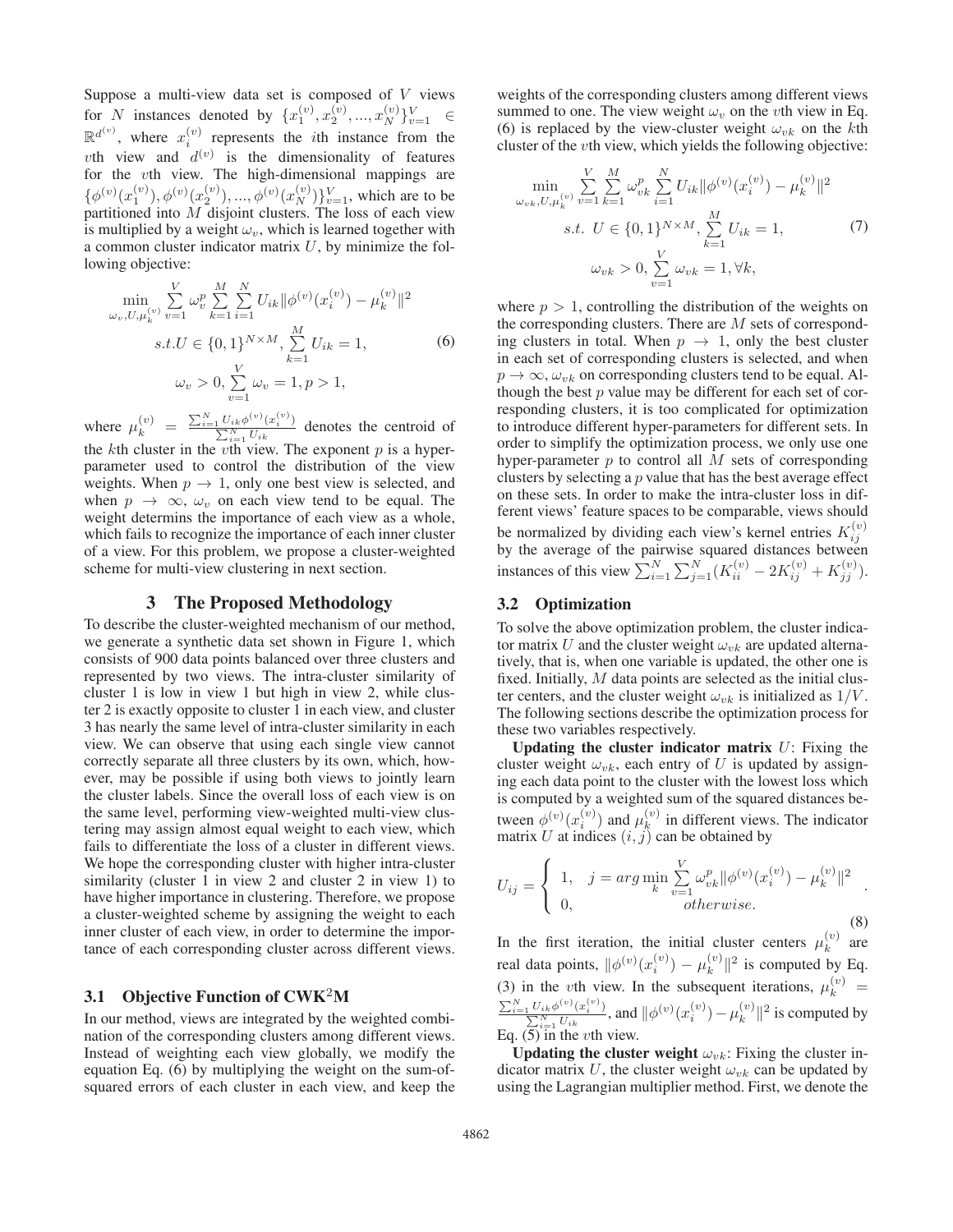

Figure 1: The synthetic data set balanced over three clusters and represented by two views.

sum-of-squared errors of the kth cluster in the vth view as

$$
D_{vk} = \sum_{i=1}^{N} U_{ik} ||\phi^{(v)}(x_i^{(v)}) - \mu_k^{(v)}||^2.
$$
 (9)

Then we get the Lagrangian formula of Eq. (7) with regard to  $\omega_{vk}$  and  $\lambda_k$  as follows:

$$
L(\omega_{vk}, \lambda_k) = \sum_{v=1}^{V} \sum_{k=1}^{M} \omega_{vk}^p D_{vk} + \sum_{k=1}^{M} \lambda_k (\sum_{v=1}^{V} \omega_{vk} - 1).
$$
\n(10)

Taking derivative with regard to  $\omega_{vk}$  gives

$$
\frac{\partial L(\omega_{vk}, \lambda_k)}{\partial \omega_{vk}} = p\omega_{vk}^{p-1}D_{vk} + \lambda_k.
$$
 (11)

Setting this derivative to zero, we can get

$$
p\omega_{vk}^{p-1}D_{vk} + \lambda_k = 0 \Rightarrow \omega_{vk} = \left(\frac{-\lambda_k}{pD_{vk}}\right)^{\frac{1}{p-1}}.\tag{12}
$$

Substitute Eq. (12) into the constraints  $\sum_{v=1}^{V} \omega_{vk} = 1$ , we have have

$$
(-\lambda_k)^{\frac{1}{p-1}} = \frac{1}{\sum_{v'=1}^V (\frac{1}{pD_{v'k}})^{\frac{1}{p-1}}}, \ \ p > 1.
$$
 (13)

Taking Eq. (13) into Eq. (12) yields

$$
\omega_{vk} = \frac{1}{\sum_{v'=1}^{V} (\frac{D_{vk}}{D_{v'k}})^{\frac{1}{p-1}}}, \ \ p > 1,
$$
 (14)

where the smaller the cluster loss  $D_{vk}$ , the larger the cluster weight  $\omega_{vk}$ . A smaller  $D_{vk}$  reflects higher intra-cluster similarity of a cluster in a view. Therefore, the cluster with higher intra-cluster similarity has larger weight in clustering.

The parameter  $p$  is used to control the distribution of weights on corresponding clusters. For any two corresponding clusters which belong to rth view and sth view respectively, from Eq.(14),  $\frac{\omega_{rk}}{\omega_{sk}} = (\frac{D_{sk}}{D_{rk}})^{\frac{1}{p-1}}$  and  $\frac{\omega_{rk}^p}{\omega_{sk}^p}$  $(\frac{D_{sk}}{D_{rk}})^{\frac{p}{p-1}}$ . As p increases, the exponents  $\frac{1}{p-1} \to 0$  and

 $\frac{p}{p-1} \to 1$ , thus the ratio  $\frac{\omega_{rk}}{\omega_{sk}}$  gets closer to 1, meaning that the distribution of  $\omega_{vk}$  on each corresponding clusters tends to be uniform, and the ratio  $\frac{\omega_{rk}^p}{\omega_{sk}^p}$  gets closer to  $\frac{D_{sk}}{D_{rk}}$ . Therefore, as p increase, the relative differences in  $D_{vk}$  among corresponding clusters are suppressed.

Since the first-iteration partition based on the initial centers is usually very rough, we start updating the cluster weight  $\omega_{vk}$  in the second iteration (after the cluster centers change for once). In the first iteration, only the cluster indicator matrix  $U$  is computed. In the subsequent iterations, the cluster indicator matrix U and the cluster weight  $\omega_{vk}$  are updated alternatively. We summarize the above optimization process in Algorithm 1.

Algorithm 1 The *CWK*<sup>2</sup>*M*.

- 1: **Input:** A multi-view data set  $\{x_1^{(v)}, x_2^{(v)}, ..., x_N^{(v)}\}_{v=1}^V$ ,  $x_i^{(v)} \in \mathbb{R}^{d^{(v)}}$ , number of clusters M, parameter p.
- 2: Output: Cluster indicator matrix  $U \in \mathbb{R}^{N \times M}$ .
- 3: Method:
- 4: Initialze: M cluster centers, cluster weight  $\omega_{vk} = 1/V$ ;
- 5: Compute  $U$  by using Eq. (8);
- 6: repeat
- 7: Update U by using Eq.  $(8)$ ;
- 8: Update  $\omega_{v,k}$  by using Eq. (14);

#### 3.3 Convergence Analysis

It is known that the kernel  $k$ -means monotonically converges to a local minimum, therefore, when fixing  $\omega_{vk}$ , the objective value of Eq.(7) monotonically decreases by alternatively updating U and  $\mu_k$ . When fixing U and  $\mu_k$ , the update on  $\omega_{vk}$  further reduces the objective value, because the objective function is convex with respect to  $\omega_{vk}$ , and the feasible set of the constraint on  $\omega_{vk}$  is a convex set. Therefore, by solving each variable alternatively, our method will converge to a local minimum.

<sup>9:</sup> until Converges.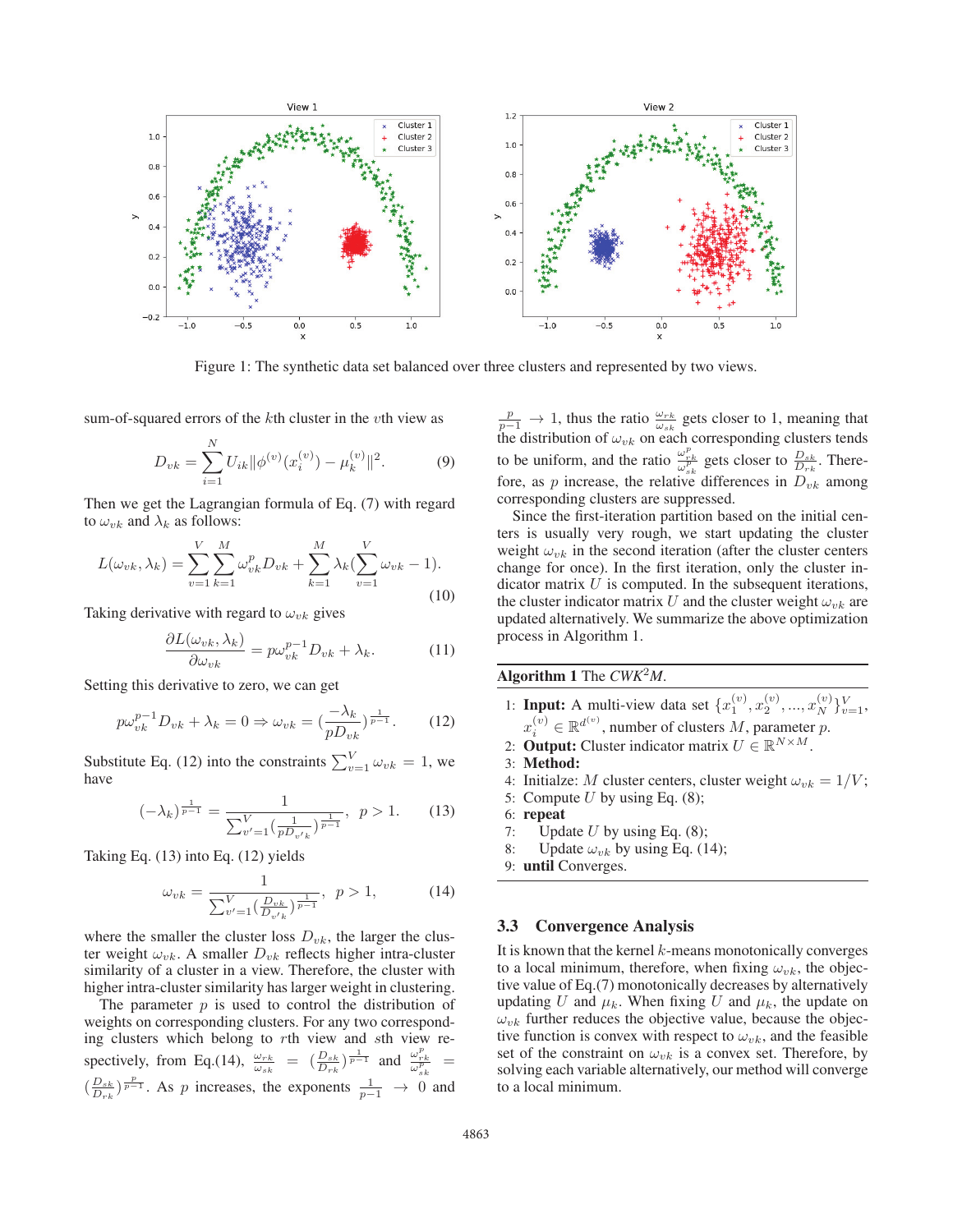## 4 Experiments

In this section, we evaluate the performance of the proposed method on one synthetic data set and four real data sets. For the synthetic data set, the proposed method is compared with the view-weighted method MVKKM (Tzortzis and Likas 2012). For the real data sets, the proposed method is compared with four state-of-the-art methods including MVKKM. To avoid poor local solution resulting from randomly initialized cluster centers, the global kernel  $k$ -means initialization algorithm (Tzortzis and Likas 2009) is applied for both CWK<sup>2</sup>M and MVKKM.

#### 4.1 Experiments on Synthetic Data Set

We compare our cluster-weighted method  $(CWK<sup>2</sup>M)$  and the view-weighted method (MVKKM) on the synthetic data set shown in Figure 1. The standard deviation of each cluster in each view is shown in Table 1, which reflects the intra-cluster similarity of each cluster. Guassian kernel  $\mathcal{K}(x_i, x_j) = e^{-\frac{\|x_i - x_j\|^2}{2\sigma^2}}$  is applied for representing each view To clearly compare the weighting mechanism of these view. To clearly compare the weighting mechanism of these two methods, we set  $\sigma = 0.15$  for each view. We run the kernel k-means on each single view, and execute MVKKM and CWK<sup>2</sup>M under various p values (p=1.2, and  $p = 2^r$ , r=1, 2, 3, 4, 5, 6). In both two methods, the initial centers are selected by running the global kernel k-means initialization algorithm on view 1. For the experimental results, we demonstrate the weights and the clustering performance (Normalized Mutual Information (NMI) and Accuracy (ACC)) for two methods under different  $p$  values. To better demonstrate the variation trend of  $\omega_1^p/\omega_2^p$  and  $\omega_{1k}^p/\omega_{2k}^p$ , we output the view loss ratio  $D_2/D_1$  and the cluster loss ratio  $D_{2k}/D_{1k}$ for MVKKM and CWK<sup>2</sup>M respectively.

Table 1: Standard deviation of each cluster in each view of the synthetic data set.

|           | View 1 | View 2 |
|-----------|--------|--------|
| Cluster 1 | 0.15   | 0.05   |
| Cluster 2 | 0.05   | 0.15   |
| Cluster 3 | 0.04   | 0.04   |

Table 2: Performance for single-view kernel k-means on the synthetic data set.

|        | NMI    | ACC    |
|--------|--------|--------|
| View 1 | 0.8054 | 0.9200 |
| View 2 | 0.8261 | 0.9289 |

Table 2 shows the performance of the kernel  $k$ -means on each single view. Table 3 and 4 show the weights and performance under different  $p$  values for MVKKM and CWK<sup>2</sup>M, respectively. We can observe that the kernel k-means on each single view cannot correctly partition all data points by its own, and MVKKM shows even poorer performance than single-view method, while  $CWK<sup>2</sup>M$  can correctly separate all data points under all  $p$  values. From Table 3, the weights on two views are very close to each other. This is

Table 3: View weights and performance for MVKKM on the synthetic data set under different p values.

|         | $\omega_1$ | $\omega_2$ | $\omega_1^p/\omega_2^p$ | $D_2/D_1$ | <b>NMI</b> | ACC.   |
|---------|------------|------------|-------------------------|-----------|------------|--------|
| $p=1.2$ | 0.4833     | 0.5167     | 0.9228                  | 0.9867    | 0.7659     | 0.9156 |
| $p=2$   | 0.4972     | 0.5028     | 0.9781                  | 0.9890    | 0.7617     | 0.9133 |
| $p=4$   | 0.4991     | 0.5009     | 0.9853                  | 0.9890    | 0.7617     | 0.9133 |
| $p=8$   | 0.4996     | 0.5004     | 0.9874                  | 0.9890    | 0.7617     | 0.9133 |
| $p=16$  | 0.4998     | 0.5002     | 0.9883                  | 0.9890    | 0.7617     | 0.9133 |
| $p=32$  | 0.4999     | 0.5001     | 0.9886                  | 0.9890    | 0.7617     | 0.9133 |
| $p=64$  | 0.5000     | 0.5000     | 0.9888                  | 0.9890    | 0.7617     | 0.9133 |

Table 4: Cluster weights and performance for CWK<sup>2</sup>M on the synthetic data set under different  $p$  values.

|         |                      | $\omega_{1k}$ | $\omega_{2k}$ | $\omega_{1k}^P/\omega_{2k}^P$ | $D_{2k}/D_{1k}$ | <b>NMI</b>  | ACC   |
|---------|----------------------|---------------|---------------|-------------------------------|-----------------|-------------|-------|
|         | Cluster 1            | 0.0002        | 0.9998        | 0.0000                        | 0.1725          |             |       |
| $p=1.2$ | Cluster 2            | 0.9998        | 0.0002        | 36284                         | 5.7538          | 1.000 1.000 |       |
|         | Cluster 3            | 0.5039        | 0.4961        | 1.0188                        | 1.0031          |             |       |
|         | Cluster 1            | 0.1471        | 0.8529        | 0.0298                        | 0.1725          |             |       |
| $p=2$   | Cluster 2            | 0.8519        | 0.1481        | 33.106                        | 5.7538          | 1.000 1.000 |       |
|         | Cluster 3            | 0.5008        | 0.4992        | 1.0062                        | 1.0031          |             |       |
|         | Cluster 1            | 0.3576        | 0.6424        | 0.0960                        | 0.1725          |             |       |
| $p=4$   | Cluster 2            | 0.6418        | 0.3582        | 10.310                        | 5.7538          | 1.000 1.000 |       |
|         | Cluster 3            | 0.5003        | 0.4997        | 1.0042                        | 1.0031          |             |       |
|         | Cluster 1            | 0.4376        | 0.5624        | 0.1342                        | 0.1725          |             |       |
| $p=8$   | Cluster 2            | 0.5622        | 0.4378        | 7.3878                        | 5.7538          | 1.000 1.000 |       |
|         | Cluster 3            | 0.5001        | 0.4999        | 1.0036                        | 1.0031          |             |       |
|         | Cluster 1            | 0.4707        | 0.5293        | 0.1535                        | 0.1725          |             |       |
| $p=16$  | Cluster 2            | 0.5291        | 0.4709        | 6.4657                        | 5.7538          | 1.000 1.000 |       |
|         | Cluster 3            | 0.5001        | 0.4999        | 1.0033                        | 1.0031          |             |       |
|         | Cluster <sub>1</sub> | 0.4858        | 0.5142        | 0.1630                        | 0.1725          |             |       |
| $p=32$  | Cluster 2            | 0.5141        | 0.4859        | 6.0879                        | 5.7538          | 1.000 1.000 |       |
|         | Cluster 3            | 0.5000        | 0.5000        | 1.0032                        | 1.0031          |             |       |
|         | Cluster 1            | 0.4930        | 0.5070        | 0.1678                        | 0.1725          |             |       |
| $p=64$  | Cluster 2            | 0.5069        | 0.4931        | 5.9158                        | 5.7538          | 1.000       | 1.000 |
|         | Cluster 3            | 0.5000        | 0.5000        | 1.0032                        | 1.0031          |             |       |

because the weights are learned based on the overall loss of each view, and two views with nearly the same level of overall loss can be assigned nearly equal weights. And as  $p$ increases,  $\omega_1$  and  $\omega_2$  get to be equal, and the ratio  $\omega_1^p / \omega_2^p$ gets closer to  $D_2/D_1$ . For CWK<sup>2</sup>M, since it can reflect the quality of the inner cluster of the view, it shows better performance than MVKKM. From Table 4, smaller  $p$  value tends to assign most portion of the weight to the good cluster (cluster 1 in view 2, and cluster 2 in view 1). As p increases,  $\omega_{1k}$ and  $\omega_{2k}$  for each cluster get closer to each other, but the relatively difference between  $\omega_{1k}^{p}$  and  $\omega_{2k}^{p}$  on cluster 1&2 is still large, and the ratio  $\omega_{1k}^p/\omega_{2k}^p$  gets closer to  $D_{2k}/D_{1k}$ . Since the difference between  $\omega_{1k}^{p}$  and  $\omega_{2k}^{p}$  is always not lower than the difference between  $\tilde{D_{1k}}$  and  $\tilde{D_{2k}}$  when  $p \to \infty$ , and the difference between  $D_{1k}$  and  $D_{2k}$  for cluster 1&2 is large enough, the good clusters can always make the major contribution to the clustering results when  $p \to \infty$ . Therefore, CWK<sup>2</sup>M can always correctly partition all data points under all p values. The distribution of  $\omega_{nk}^p$  reflects the importance of each corresponding cluster in clustering, which demonstrates the interpretability of the cluster-weighted scheme.

#### 4.2 Experiments on Real Data Sets

Data Set Description The proposed method is further assessed on four real-world data sets as follows.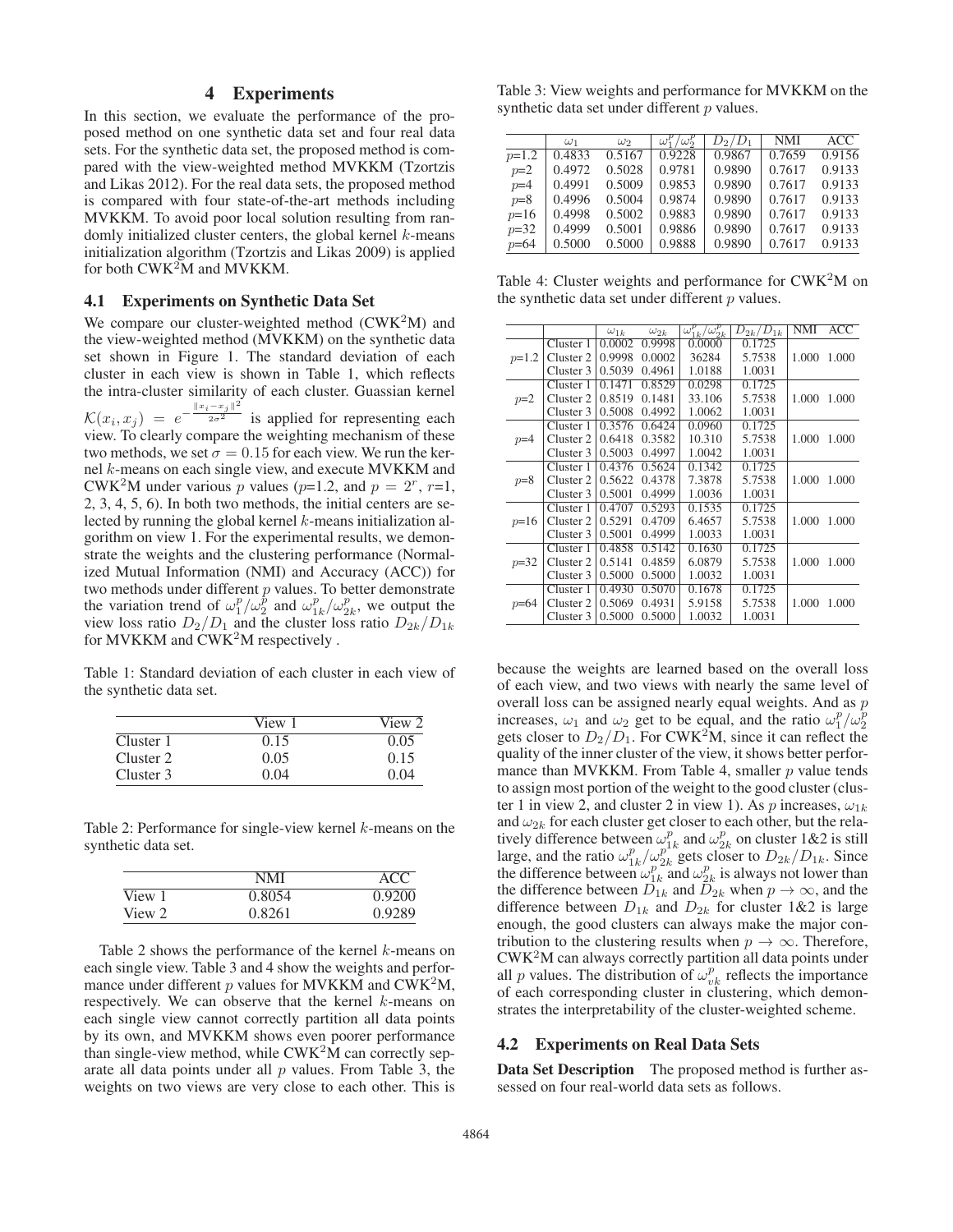- MSRC-v1 $^{-1}$ : This is an image data set consisting of 240 images over eight categories. We follow (Lee and Grauman 2009) to select seven categories including tree, building, airplane, cow, face, car, and bicycle, and each category has 30 images. Five visual features are extracted from each image to form five views: 24-dimension Color Moments (View 1), 576-dimension HOG feature (View 2), 512-dimension GIST feature (View 3), 256-dimension LBP feature (View 4), and 254 Centrist feature (View 5).
- Caltech101-7<sup>2</sup>: This is a subset of Caltech101 image data set that contains 101 categories. Following (Dueck and Frey 2007), the subset containing seven categories is selected from Caltech101, including Dollar Bill, Faces, Garfiel, Motobikes, Snoopy, Stop-sign and Windor-Chair, with 441 images in total. Three visual features are extracted from each image to form three views: 254 dimension Centrist feature (View 1), 48-dimension Gabor feature (View 2) and 40-dimension wavelet moments (View 3).
- Handwritten numerals (HW)<sup>3</sup>: This data set consists of 2000 instances over ten digit classes from 0 to 9 digit, with 200 instances per class. The digits are represented by multiple published feature sets, and we use four of them to compose our multi-view data set. These four feature sets are 76-dimension Fourier coefficients of the character shapes (View 1), 216-dimension profile correlations (View 2), 64-dimension Karhunen-Love coefficients (View 3), and 240-dimension pixel averages in  $2 \times 3$  windows (View 4).
- Reuters<sup>4</sup>: This is a multilingual data set consisting of documents originally written in five different languages and translated into the other four languages. All the documents are classified into six categories. We choose the documents written in English (View 1) and translated in French (View 2), German (View 3), Italian (View 4), Spain (View 5). Each language can be regarded as a view. Following (Bisson and Grimal 2012), 1200 documents are randomly sampled over six categories in a balanced manner, and 2000 words have been selected with the kmedoids algorithm<sup>5</sup>.

Experimental Setup The proposed method is compared with the single-view kernel  $k$ -means and four other kernelbased multi-view clustering methods as follows:

- Kernel K-Means on single view (KKM): Running the kernel  $k$ -means on each single view. (e.g.,  $KKM(1)$  means performing KKM on View 1.)
- Co-regularized Spectral Clustering (CoregSC): A stateof-the-art multi-view clustering method by using the coregularized idea on spectral clustering of multiple views.

We set the parameter  $\lambda = 0.01$  in this algorithm as suggested in their paper (Kumar, Rai, and Daumé 2011).

- Auto-weighted Multiple Graph Learning (AWGL):An automatically weighted multi-view spectral clustering method for learning the view weight without introducing any extra parameters (Nie, Li, and Li 2016).
- Multi-Model Spectral Clustering (MMSC): A multiview spectral clustering algorithm that learns a commonly shared graph Laplacian matrix by unifying different views. We set the parameter  $\alpha = 0.1$  in this algorithm (Cai et al. 2011).
- Multi-View Kernel K-Means (MVKKM): A weighted multi-view kernel k-means method with the weight added to each view (Tzortzis and Likas 2012).

For fair comparison, the same kernel settings is applied for all methods on the same data set. We use Guassian kernel for the MSRC-v1, Caltech101-7 and HW data sets by setting the standard deviation to be the median of the pairwise Euclidean distances between instances of each view, and use linear kernel for the Reuters data set. For MVKKM and CWK<sup>2</sup>M, the parameter  $p$  for each data set is searched in logarithm form  $(\log_{10} p$  from 0.1 to 2 with step size 0.2), and the initial centers are selected on a single view with the best performance by the global kernel  $k$ -means initialization algorithm. Because of fixed initialization of centers for MVKKM and CWK<sup>2</sup>M, these two methods run only once. The other methods are repeated for 30 times, and the average results are reported. For the experimental results, three metrics: ACC, NMI, and Adjusted Rand Index (ARI) are reported.

Table 5: Performance comparisons on MSRC-v1 data set.

| Method       | <b>NMI</b> | <b>ACC</b> | ARI    |
|--------------|------------|------------|--------|
| KKM(1)       | 0.2722     | 0.3476     | 0.1389 |
| KKM(2)       | 0.6233     | 0.7143     | 0.4894 |
| KKM(3)       | 0.6633     | 0.8000     | 0.6138 |
| KKM(4)       | 0.4687     | 0.5905     | 0.3314 |
| KKM(5)       | 0.5021     | 0.5619     | 0.3608 |
| CoregSC      | 0.6548     | 0.7606     | 0.5752 |
| <b>AWGL</b>  | 0.5960     | 0.6570     | 0.4760 |
| <b>MMSC</b>  | 0.5723     | 0.6519     | 0.4567 |
| <b>MVKKM</b> | 0.7096     | 0.7762     | 0.6082 |
| $CWK^2M$     | 0.7451     | 0.8429     | 0.6690 |

Table 6: Performance comparisons on Caltech101-7 data set.

| Method             | NMI    | <b>ACC</b> | ARI    |
|--------------------|--------|------------|--------|
| KKM(1)             | 0.3430 | 0.4512     | 0.2791 |
| KKM(2)             | 0.2776 | 0.4014     | 0.2245 |
| KKM(3)             | 0.2897 | 0.4036     | 0.2221 |
| CoregSC            | 0.3503 | 0.4582     | 0.2806 |
| AWGL               | 0.3240 | 0.4976     | 0.2812 |
| <b>MMSC</b>        | 0.3135 | 0.4845     | 0.2817 |
| <b>MVKKM</b>       | 0.3090 | 0.4150     | 0.2491 |
| CWK <sup>2</sup> M | 0.3513 | 0.4875     | 0.2961 |

<sup>1</sup> https://www.microsoft.com/en-us/research/project/imageunderstanding/

<sup>&</sup>lt;sup>2</sup>http://www.vision.caltech.edu/Image\_Datasets/Caltech101/

<sup>3</sup> https://archive.ics.uci.edu/ml/datasets/Multiple+Features

<sup>4</sup> https://archive.ics.uci.edu/ml/datasets

<sup>5</sup> http://membres-lig.imag.fr/grimal/data.html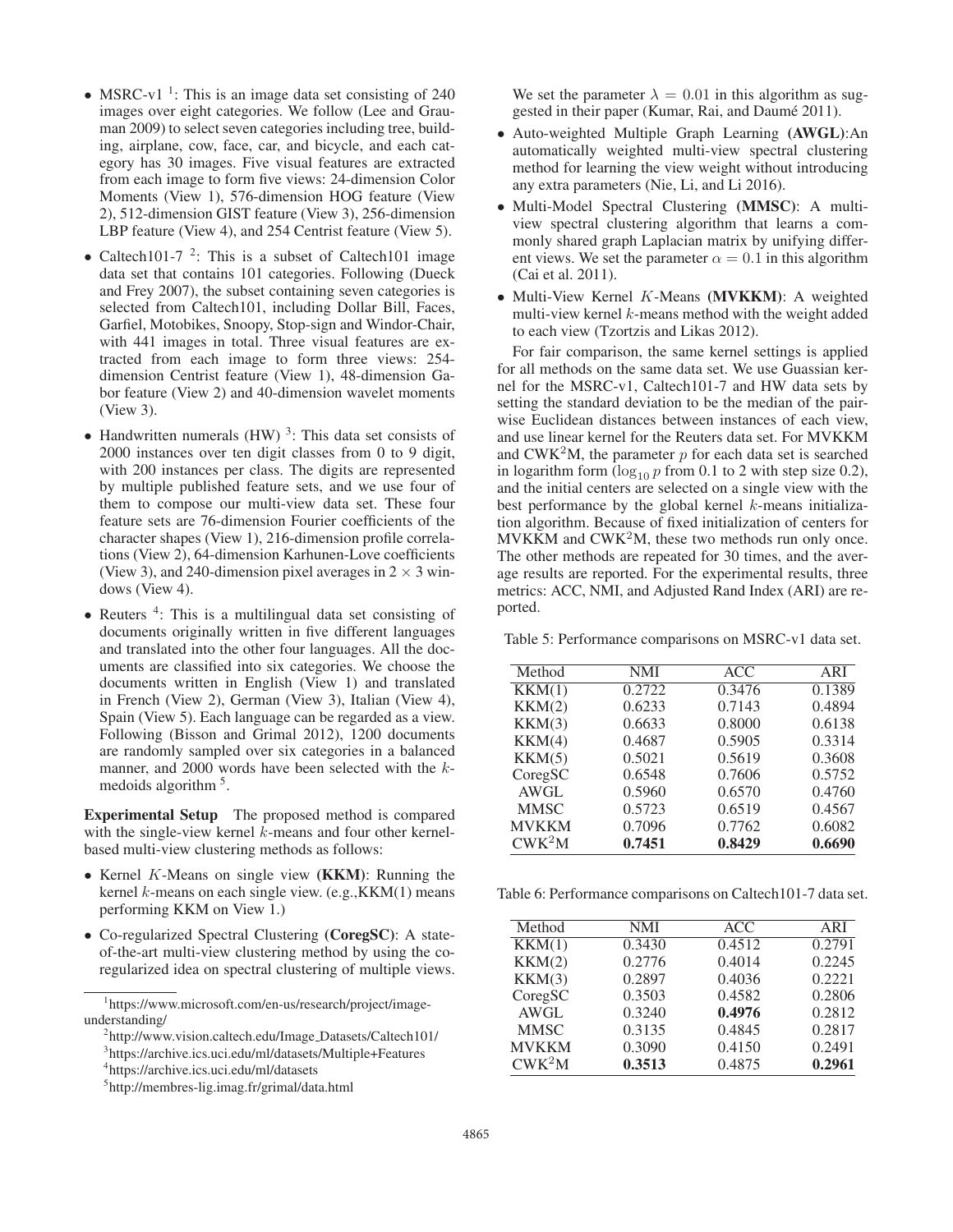Table 7: Performance comparisons on HW data set.

| 0.8684     | 0.9325     | 0.8563 |
|------------|------------|--------|
| 0.7768     | 0.8334     | 0.7213 |
| 0.7712     | 0.8169     | 0.7110 |
| 0.7667     | 0.8278     | 0.7162 |
| 0.7533     | 0.8035     | 0.6884 |
| 0.6977     | 0.7580     | 0.6006 |
| 0.7513     | 0.8540     | 0.7044 |
| 0.5932     | 0.5885     | 0.4468 |
| <b>NMI</b> | <b>ACC</b> | ARI    |
|            |            |        |

Table 8: Performance comparisons on Reuters data set.

| Method                     | <b>NMI</b> | <b>ACC</b> | ARI    |
|----------------------------|------------|------------|--------|
| $\overline{\text{KKM}(1)}$ | 0.3027     | 0.4000     | 0.1553 |
| KKM(2)                     | 0.3054     | 0.3925     | 0.1516 |
| KKM(3)                     | 0.2918     | 0.3792     | 0.1507 |
| KKM(4)                     | 0.1545     | 0.1992     | 0.0058 |
| KKM(5)                     | 0.3352     | 0.4508     | 0.2020 |
| CoregSC                    | 0.2837     | 0.4556     | 0.1985 |
| AWGL                       | 0.2885     | 0.3990     | 0.1554 |
| <b>MMSC</b>                | 0.3083     | 0.4457     | 0.1930 |
| <b>MVKKM</b>               | 0.3556     | 0.4633     | 0.2224 |
| $CWK^2M$                   | 0.3556     | 0.4633     | 0.2224 |

Clustering Performance Evaluation Tables 5, 6, 7 and 8 show the performance comparisons on the four data sets. First, CWK<sup>2</sup>M outperforms each single-view kernel  $k$ means on all data sets. Second, CWK<sup>2</sup>M apparently outperforms the spectral clustering based methods CoregSC, AWGL and MMSC on all data sets, except for its performance under ACC metric being slightly lower than AWGL on Caltech101-7 data set. Third,  $CWK<sup>2</sup>M$  outperforms MVKKM on MSRC-v1, Caltech101-7 and HW data sets, and achieves the same performance as MVKKM on the Reuters data set, which demonstrates that the clusterweighted scheme is more effective than the view-weighted scheme in general. In summary,  $CWK<sup>2</sup>M$  demonstrates better performance than the compared methods.

Convergence Study Figure 2 shows the convergence curve of our method for each data set under the best  $p$  value. As can be seen, the objective function value decreases in each iteration and finally converges to a stable value. Since the instances of Caltech101-7 data set are unbalanced over different categories, the method converges relatively slow on this data set compared with the other three.

## 5 Conclusions

In this paper, we proposed a cluster-weighted kernel  $k$ means method for multi-view clustering. Our method assigns reasonable weights to corresponding clusters among different views. The weight determines the importance of each cluster of each view to the final solution, and it is learned automatically based on the intra-cluster similarity of the cluster compared with all its corresponding clusters in



Figure 2: Convergence curves on four data sets.

different views. The kernel  $k$ -means algorithm is utilized to simultaneously learn the cluster labels as well as the cluster weights. Our method considers the weight on a more finegrained level (cluster level) than MVKKM (view level). In this sense, the cluster-weighted scheme is more interpretable than the view-weighted scheme, which is further demonstrated in the experiment on the synthetic data set. Experimental results on four real data sets have demonstrated the superiority of our method over the state-of-the-art multiview clustering methods. In our further work, more factors that influence the cluster weights will be considered by incorporating other constraints on the cluster weights.

### Acknowledgments

This work was supported by the National Natural Science Foundation of China (under grants 61573229, 61976128, 61432011, 61876103, 61773247, 61603230), the Key Research and Development (R&D) Projects of Shanxi Province (under grant 201803D31022), and the 1331 Engineering Project of Shanxi Province, China.

## References

Akata, Z.; Thurau, C.; and Bauckhage, C. 2011. Nonnegative matrix factorization in multimodality data for segmentation and label prediction. In *16th Computer vision winter workshop*.

Bisson, G., and Grimal, C. 2012. Co-clustering of multiview datasets: a parallelizable approach. In *2012 IEEE 12th International Conference on Data Mining*, 828–833. IEEE.

Cai, X.; Nie, F.; Huang, H.; and Kamangar, F. 2011. Heterogeneous image feature integration via multi-modal spectral clustering. In *Computer Vision and Pattern Recognition*, 1977–1984. IEEE.

Cai, X.; Nie, F.; and Huang, H. 2013. Multi-view kmeans clustering on big data. In *Proceedings of the Twenty-*